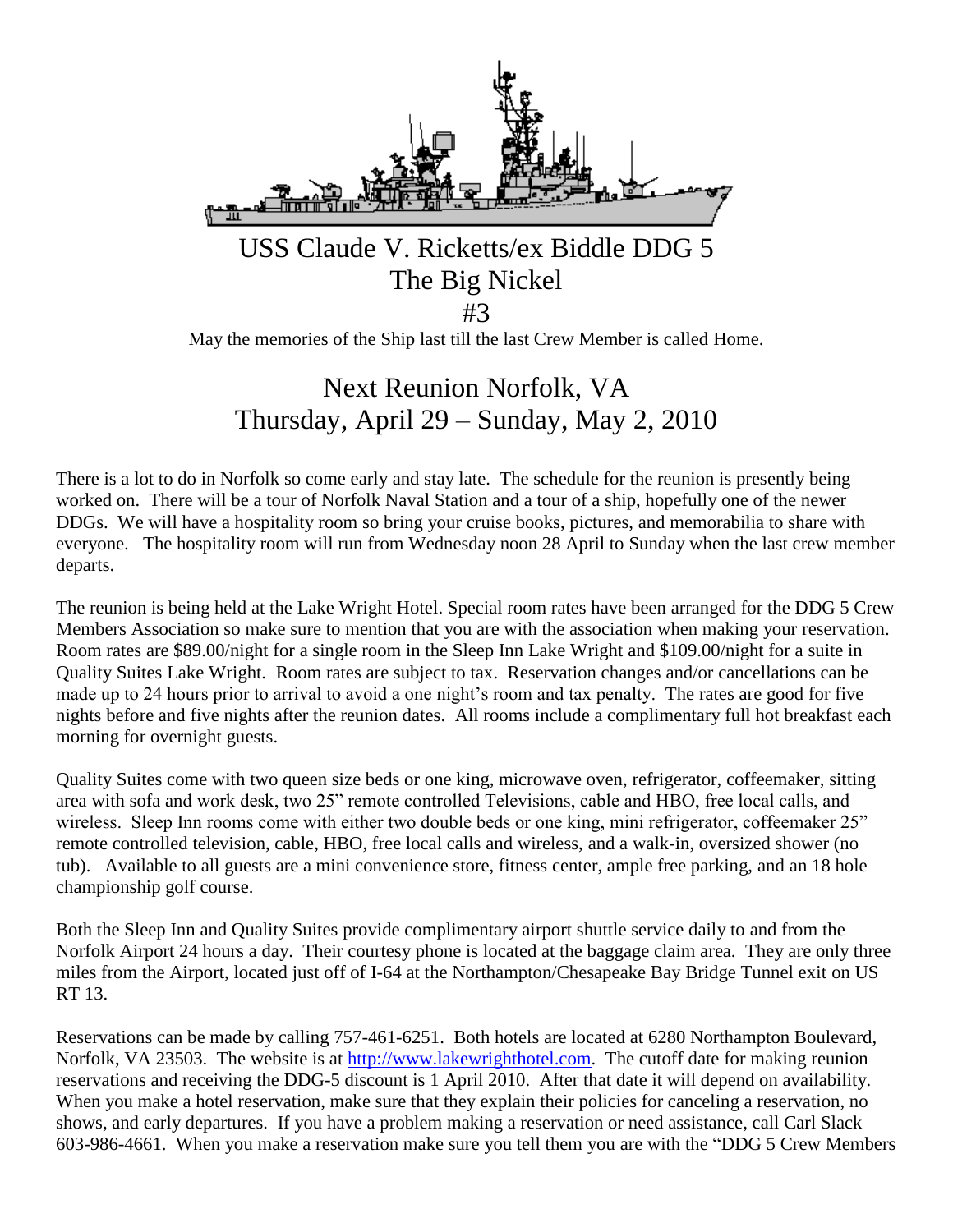Association". To obtain the DDG-5 Crew Members Association discount, you must call the hotel direct. There are other places in the Tidewater area that are cheaper. Some are very cheap but are not recommended. For those who are eligible there are Navy Lodges and BOQ's at area military bases. For those with friends in the area staying with them is an option. Keep in mind how convenient it is to stay where the reunion is and that the hotel provides us with a lot in exchange for the room rentals. The biggest is the free use of the hospitality room allowing us to bring in our own snacks and beverages.

The hospitality room will be open from 0800 to 2300 each day and will have light snacks and non-catholic beverages available. If you'd like something stronger then water or soda, then you can BYOB.

Plans for the reunion are still being worked and should be more firm by the time the Jan 2010 newsletter is sent out. Remember to check [The Big Nickel](http://thebignickel.org/) website for changes and updates as they occur.

The tentative schedule for the 2010 reunion is as follows:

Thursday, 29 April: 0800 – 2300, reunion registration in the hospitality room. Pizza will be available Thursday evening.

Friday, 30 April: A military type tour, probably to NOB with lunch in the base galley (if permitted) and a ships tour also if we can get permission is planned.

Saturday, 1 May: Crew Member meeting in the hospitality room in the morning (0800 to whenever). Saturday afternoon, we are looking at a tour, such as the USS Wisconsin BB64 and, for those so inclined, a possible golf tournament. Saturday night will be a buffet dinner where we will have a raffle to raise money for whatever purpose the crew decides at the Crew Meeting Saturday morning so please bring something to donate to the raffle. Bring something that reminds you of your time on the ship, ports you visited, or where you come from, for example maple syrup from Vermont, Italian Red Wine, etc. It could also be something for a laugh.

Sunday, 2 May: A day for farewells.

Remember that Tidewater Virginia area has a lot to see and do so come early and stay late, let us know what you would like to see and do.

The general dress code for all events will be casual except for dinner Saturday night where the dress code is at a minimum slacks and shirt. The suggested uniform for crew members on tours is the DDG 5 hat and a DDG 5 shirt or Navy Blue Polo shirt. That would also look good at the crews meeting.

### From The Bridge (President)

Dear Shipmates and Families,

Please allow me to introduce myself. My name is Glenn Johnson and I served aboard the USS Claude V. Ricketts from March 1964 to January 1968. I was a Ricketts plank owner and a member of the MMD crew. I was discharged from the Navy on January 30, 1968 as a BT2.

This past May I had the opportunity to attend my first CVR reunion in Jacksonville FL. I wish I had gone to some of the past reunions. I had a great time with some of my old shipmates. Lots of stories and memories were shared by all. I also met a lot of new shipmates. Some were onboard before me and many were after me.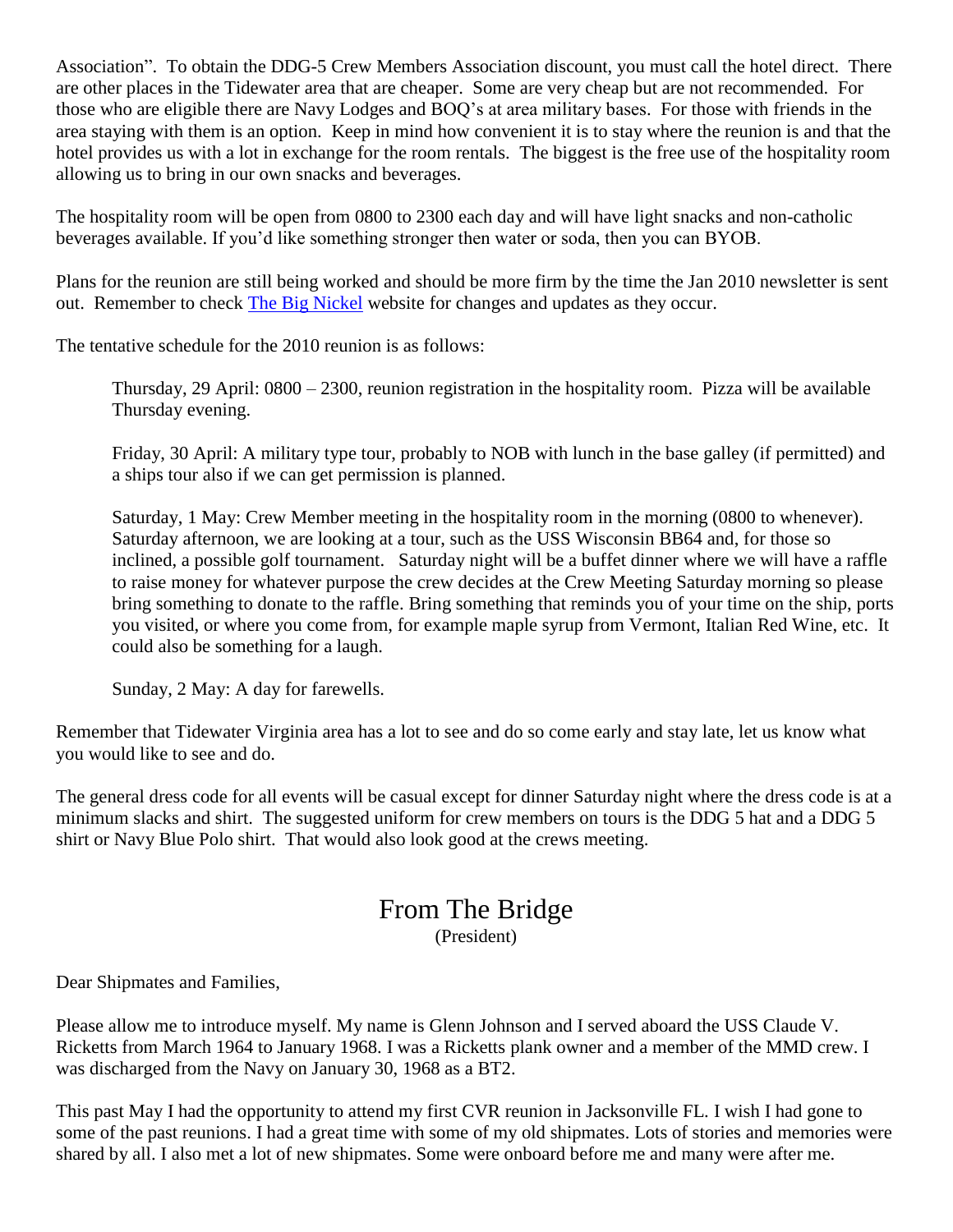During the crew meeting I was elected President of the DDG-5 Crew Members Association. One of my duties is to write an article for our semi-annual newsletter. This is my first one so please bear with me.

I would like to mention a couple of people that are really the "glue" that holds this whole thing together. Carl Slack is our Coordinator and works hard to make sure we stay organized and have some sort of annual "get together". The other person I would like to mention is Kirk Neuman. Kirk is our Webmaster and keeps our first class website up to date and also has done a marvelous job of making it easy for X-DDG-5 crewmembers to come onboard with our organization. Please take this opportunity to visit our website at [TheBigNickle.org.](http://thebignickel.org/)

In closing I would like to request everyone's help in locating and/or the disposition of DDG-5 crewmembers. Please pass the word to our webmaster at The [Big Nickle.org](http://thebignickel.org/) or myself.

If you are ever in the Tampa-Clearwater-St Petersburg, Florida area, feel free to give me a call.

My regards to all and Welcome aboard. Glenn Johnson [GJohn11905@aol.com](mailto:GJohn11905@aol.com) 352-523-1945 Home 813-786-8958 Cell

## Ahoy Shipmates from the Vice President:

It is an honor and privilege to serve the DDG 5 Association as its vice president. For those of you who don't know me personally, I would like to take this opportunity to tell you a little about myself. I grew up in Little Rock, Arkansas, and entered the Navy out of high school in 1964. After attending RD "A" school at Great Lakes with several of our shipmates, I reported to the Claude V. Ricketts in November, 1965. I left the Ricketts in Naples, Italy and the Navy in April, 1968. About 6 weeks after returning to Civland, I received a letter from the Navy that informed of the small print in my contract. It seems that I agreed to be a Ready Reservist for the duration because I went to "A" school. One thing led to another and before I realized it I was retiring in 1984 as an Operations Specialist Chief.

Along the way I married my college sweetheart, Cheryl (better known as Cissy) and went into the retail field. After living in several cities in Arkansas and Louisiana, we ended up in Pasadena, TX, in 1981. We have both recently retired, sold our house in Pasadena and are now living in the booming metropolis of Tool (population 2200), TX. Tool is located about 45 miles southeast of Dallas on Cedar Creek Lake. It is definitely a whole different world from the Houston area with its 4 million people. I think the only thing we will miss about the big city is our son Heath who is an orthopedic tech with Methodist Hospital in Houston.

I have attended the past 4 DDG 5 reunions and they keep getting better. I think everybody enjoyed themselves at the latest one. If you have never attended one of our reunions I encourage you to mark your calendar and plan to attend next year in Norfolk. If you are in touch with other shipmates, encourage them to go to [The Big](http://thebignickel.org/)  [Nickel](http://thebignickel.org/) website and register. Urge them to join us in Norfolk in 2010. It doesn't matter if they served in the 1960s, 70s, or 80s, they served on a great ship with a great bunch of shipmates. Regardless of when they served, they are our shipmates and regardless of what time and Mother Nature may have done to us, it is amazing how young we suddenly become at one of the reunions.

If you are ever in the Dallas area, drop on down to Tool. The beer will always be cold and the coffee hot. Danny Timm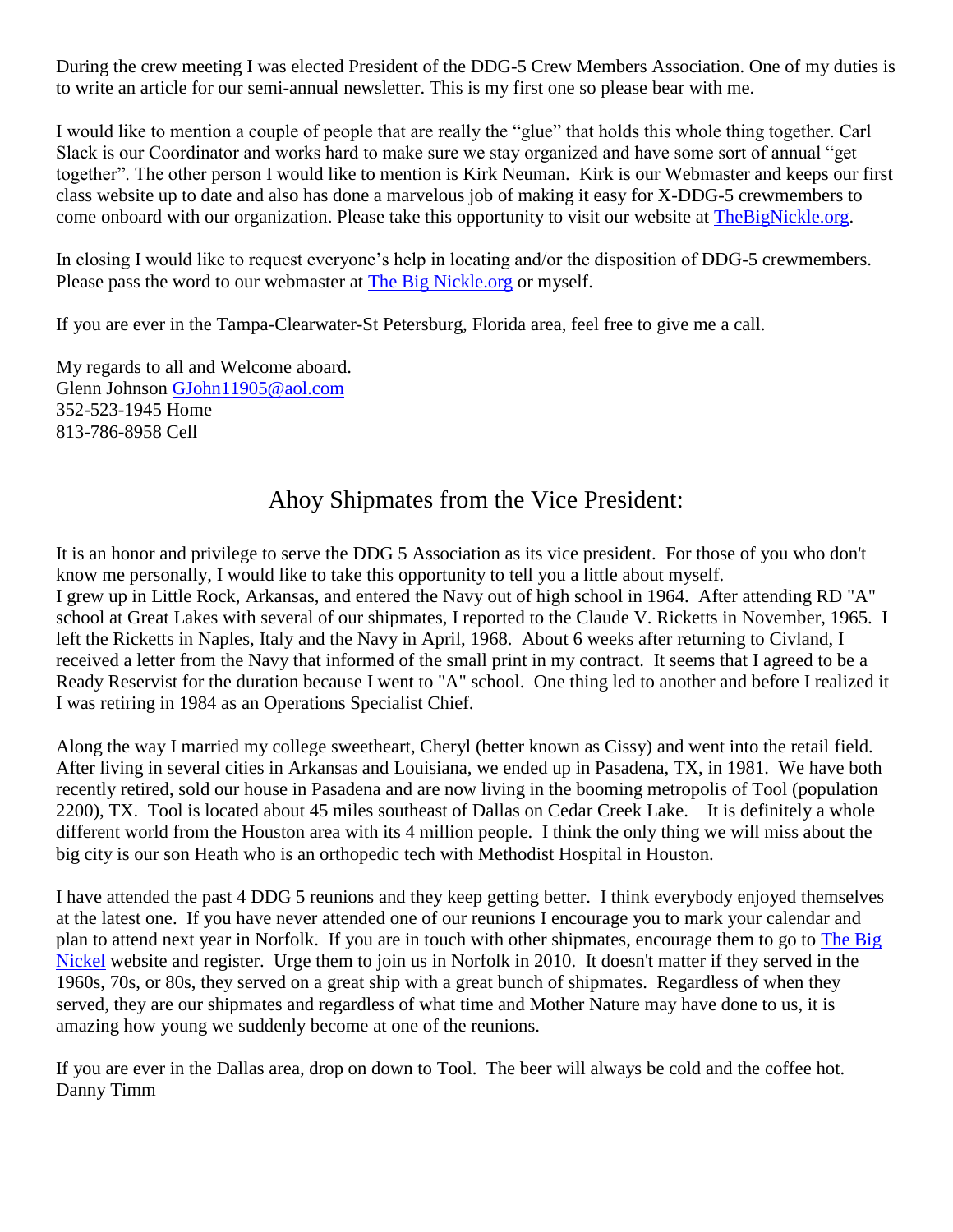## From the Quarterdeck

(Executive Director)

Shipmates,

The 2009 reunion is now in the books and I believe that everyone who attended had a great time and those who missed it missed something special. We set out to show Jacksonville, the Adams Class Veterans Association (ACVA), and the Jacksonville Historic Naval Ship Association (JHNSA) our support for the Charles F. Adams as a museum in Jacksonville, FL. The feedback has been very positive. The hospitality room was open from Wednesday until Sunday afternoon. Interesting at the same time the USS Yosemite AD19 had their hospitality room right down the hall. Most of us remember her for service she provided over the years.

Friday we had a tour of the Mayport Naval Station with lunch at the base galley. The food was really good, not quite how I remembered it. In the afternoon we toured the USS Roosevelt (DDG80). Interesting to see another ship mixed manned (men and women). But I will say that age makes climbing those ladders much harder. As we toured I kept thinking how much has changed and how much is still the same.

Friday night we had a reception cosponsored by the Jacksonville Historic Naval Ships Association. There were several former Commanding Officers of other DDG's in attendance. It was great to see Captain Jack Jones a former CO of the Adams and a proud mustang, Jack was also at the dinner on Saturday and kept us spell bound with his sea stories. One of our former CO's had planned on attending but at the last minute got summoned for jury duty. The Buffet dinner on Saturday was well received and we again had guest from the Adams group and their supporters.

At the Crews meeting on Saturday the bylaws for the association was adopted and association officers were elected. For the minutes of the meeting go to the web site [\(thebignickel.org\)](http://thebignickel.org/). At 1000 on Saturday we had a ceremony for those shipmates who are no longer with us at the "Lone Sailor Memorial" on the ST Johns River. Bob Haner as our Chaplin read the names of those who had passed on and a wreath was cast into the river.

I would like to thank Bob and Teresa for all the work they did for the reunion. The wreath for the memorial was provided by Bob and Teresa put the decals on the mugs, and all the other little things that go into a reunion. A great big thanks to everyone who took the time to come because without you there would be no reunion.

For some great pictures of the 2009 reunion go to the website [\(thebignickel.org\)](http://thebignickel.org/) and look under the link for reunions 2009.

If for whatever reason you cannot make a reunion and wish to express your views email them to [RickettsDDG5](mailto:rickettsddg5@yahoo.com) @Yahoo.com or send them to:

DDG 5 Crew Members Association c/o Carl Slack PO Box 83 Jackson, NH 03846-0083

It is important that all crew members take the time to check out The BigNickel.org website and to register. Registration on the site is our way of making sure we keep all crew members informed and up to date about our Association. Make it a habit to occasionally look for any new information. The newsletters are published twice a year; the website is constantly being updated. We have the best ships website due to all the hard work of our webmaster Kirk Neuman. I also recommend that everyone take the time to look at the [ACVA](http://www.adamsclassddgvets.org/) website and to join that group. The Adams as a museum ship in Jacksonville will represent every DDG including DDG 5.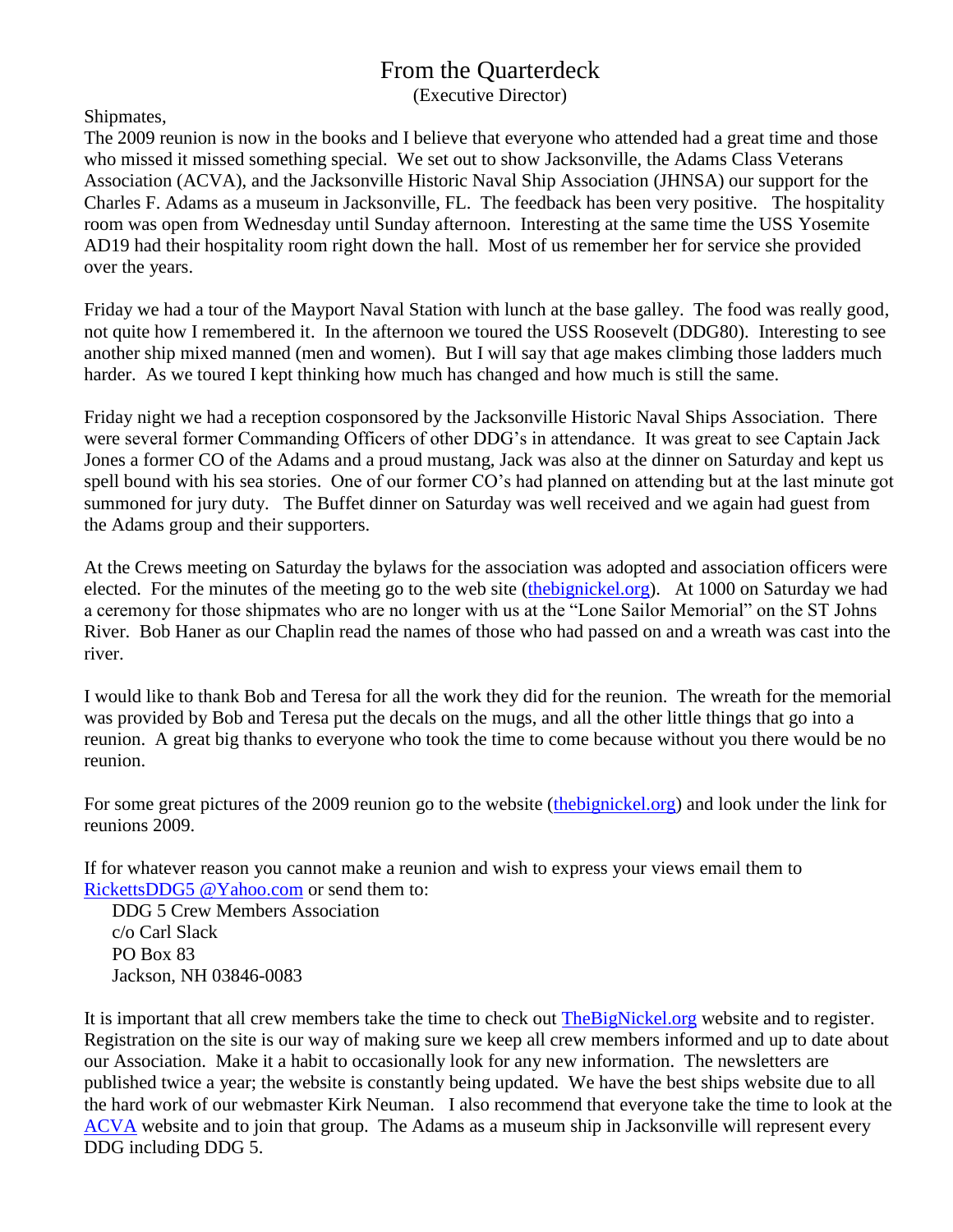The Adams as a museum is now in a critical part of the ACVA effort to make it a permanent museum in Jacksonville, FL. They are now in a classical "Catch 22". They need to raise funds to prove to the Navy that they can make the project work in order for the Navy to give them final approval and the ship. But, until the Navy does give its final approval and delivery of the ship, the ACVA is finding it very difficult to obtain large donations from major corporations. Here is where all the individuals who ever served on an Adams class ship can help. Later in this newsletter, the ACVA explains what fund raising they are working on. Two of these are of interest, one is the Hull Plate program and the other is a Yard O' Concrete. Both of these are being supported by the DDG 5 Crew Members Association. If you go to [The Big Nickel,](http://thebignickel.org/) you can see all about both programs and what our association is doing to support the Hull Plate program. Essentially, we are asking you, the crew of DDG-5, to donate toward the sponsorship of Hull Plate #5 in honor of our ship. The cost of the Hull Plate is \$2500 and the association will collect the donations and forward them to the ACVA. Remember the Adams represents all of the Adams class DDG's. Remember a great ships museum takes time and money. So if you have not done so already volunteer your time, give what you can afford. When I was in the navy I hated to chip and paint, but I hope that someday to be doing just that on the Adams in the St. John's River.

Carl W Slack Executive Director

### A word from The Big Nickel Webmaster

#### **Contact: [Captain.Kirk@TheBigNickel.org](mailto:captain.kirk@thebignickel.org)**

I think that some of you who will read this may think that **[The Big Nickel](http://thebignickel.org/)** website is specifically a **DDG-5 Crew Members Association** website. That isn't strictly true. **[The Big Nickel](http://thebignickel.org/)** is a hobby site that I've put together over the last year or so to honor those of us that served on board the DDG-5, when she was either the Biddle or the Ricketts, over the years and to provide a central point for shipmates to register and contact each other. There are several sites out there that I know many of you have registered on, but none of them are specifically dedicated to the USS Biddle DDG-5/USS Claude V. Ricketts DDG-5. My goal when I started to develop the site was to provide a website to be just that.

I hesitate to say this and only say it so that you will understand that **[The Big Nickel](http://thebignickel.org/)** is not an association website, but all funding for the site, the costs of hosting the site and costs of development tools is strictly out of my own pocket. I don't accept funding from the association because; a) the association doesn't have much funding to begin with and b) because I want the site to remain a hobby site and not have it become an "official" association site which has ramifications I don't even want to think about, not the least of which is that it will become a real "JOB" and that's the last thing I want  $\odot$  I've been retired for 4 years and really, REALLY don't want to go back to work!

That being said and even though **[The Big Nickel](http://thebignickel.org/)** is not specifically a **DDG-5 Crew Members Association** website. I do support the association and its goal of contacting and bringing together the potential 4000 plus men that made up the crews for the ship over its thirty year life. To do that, I would like everyone to register on the site by going to the [registration page](http://thebignickel.org/Registration.html) and entering their information. To see what information is displayed on the website, take a look at the [crew listing pages.](http://thebignickel.org/TheCrew.html) The personal information that you enter, including your email address, is stored in a secure database that only I and the [elected association officers](http://thebignickel.org/Contact.html) have access to. Your personal information is only used as a means to, in rare cases, contact you via telephone or snail mail. There is also a separate Crew Forum registration where you can enter a username and password to access the Crew Forums. The idea of the forums is to provide a place for (registered) shipmates to exchange greetings, leave your sea stories, and leave remembrances for those that have gone before us, and other things that either I think of or you request. At one time I was thinking about deep sixing the forums, but decided to keep them, at least for the time being. Some of you have registered for the forums and haven't entered your Crew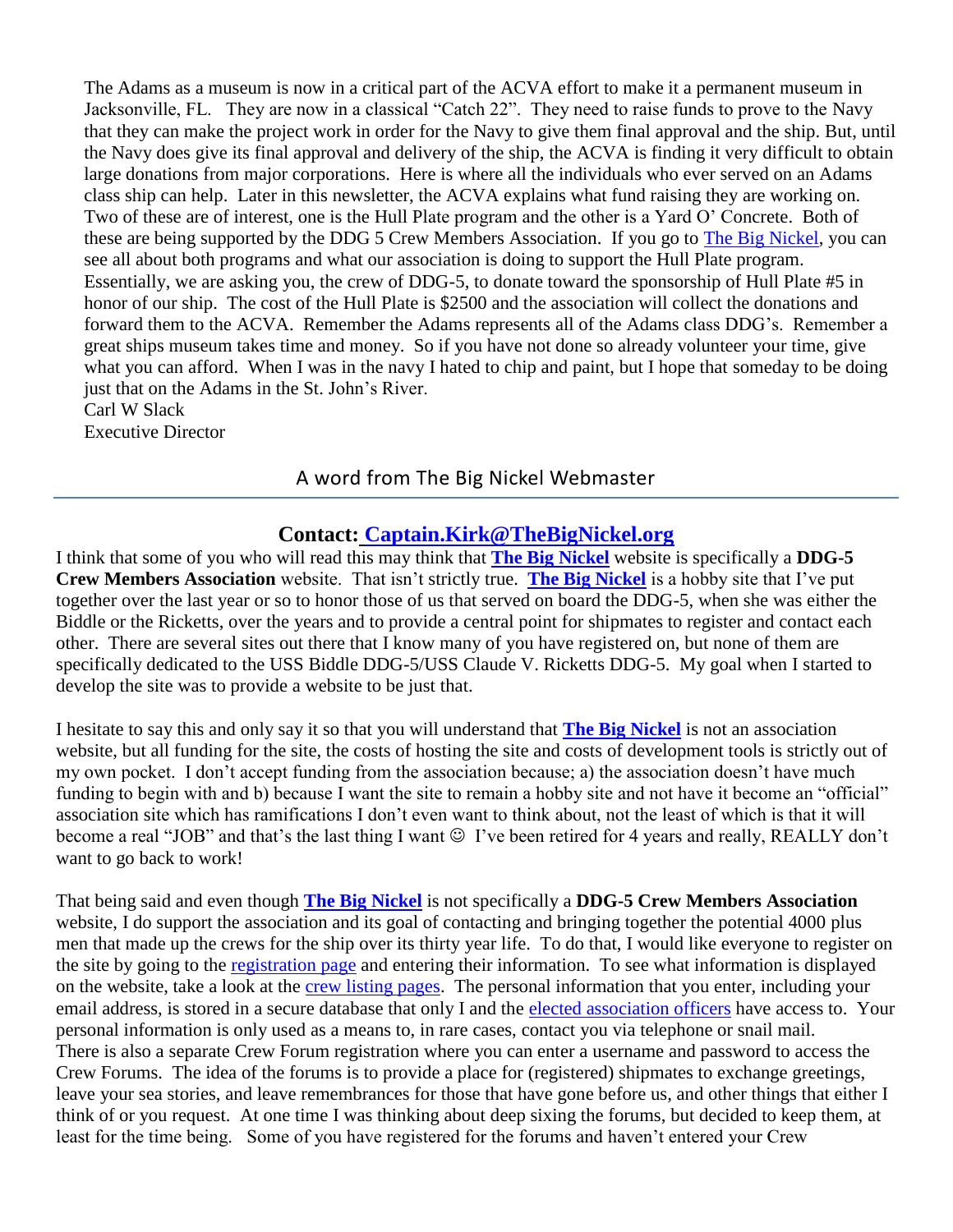Registration information. If you are one of those, I'm asking that you go to the Crew Registration page and enter your information. If you need help or have any problems, please don't hesitate to contact me. I continue to work on in an attempt to improve it as well as giving me something to do, other than my "honeydo" list, in my retirement.

I'm continuing to add to and update the website. Newly added things include:

- The [DDG-5 reunion history,](http://thebignickel.org/DDG-5%20Reunions.html) or the history as far as the information I have. If you have information on any of the reunions, please contact me I'll get it posted. If you don't have the information in digital form and are willing to trust me, you can send it to me and I'll get it scanned and return it to you. Let me know at the above email address and I'll send you my snail mail address.
- All of the pictures that I have and minutes of the 2009 reunion held recently in Jacksonville, Florida in  $\bullet$ slideshow format under the [2009 Reunion](http://thebignickel.org/2009%20Reunion.html) pages.
- A copy of the Commissioning Pamphlet for the USS Biddle, DDG-5, courtesy of Jerry Kaufman and his wife Shirley, which I've scanned and put on the site under [Ship History.](http://thebignickel.org/History.html)
- Copies of brochures, courtesy of Tom Connors, for the starting and concluding ceremonies for the Mixed-Manning Demonstration from July 1964 to December 1965, also under Ship History.
- Updated the [Contact](http://thebignickel.org/Contact.html) page with the names and email addresses of the DDG-5 Crew Members Association elected officers, volunteer officers and the Executive Council.
- Posted the final DDG-5 Crew Members Association [Bylaws and Constitution.](http://thebignickel.org/pdf_files/Bylaws%20and%20Constitution%20(final).pdf)
- I've made space for a [Ship's Store](http://thebignickel.org/ShipsStore.html) where items associated with either the USS Biddle or the USS Claude V. Ricketts would be available for purchase. Nothing has been discussed with the Executive Council about this yet and the future of the Ship's Store is not firm yet..

Remember that **[The Big Nickel](http://thebignickel.org/)** is meant to be your website. If you see things that aren't quite right or something that is missing and you'd like to see included, please let me know. If you have problems navigating through the site, let me know. It's sometimes hard to see the forest because of the trees when you're developing and maintaining a site and it's easy to miss things, especially for me. Also things look different when you use different browsers to view the site. I use Firefox 3.xx as my default browser and even though I try to check out things on other browsers, I sometimes (okay, make that a lot of times) forget to do so and then you may see something askew when you view the site with your browser. So don't hesitate to let me know if you see things askew in your browser of choice.

Finally, the website you see is and has been developed, maintained, and sometimes tested right here in my downstairs "office" in my home. There are no other people working on the site, just little ole me. Since the site is a hobby site and because I'm retired, I work on it when I feel like it and when I get the chance. The site is also a learning experience for me. Even after 30 years of being a software engineer, there are still things that I want to learn and developing and maintaining the site is a whole new landscape for me. Thanks for your support! Kirk "VJ" Neuman Webmaster: The Big Nickel

#### THE AMEN CORNER

Hello Shipmates from the Amen Corner of the bridge.

Now, as your Chaplain, I'm going to ask each and every one of you for your help in doing my job. If you hear of a Shipmate (or an immediate family member) who has passed away (no matter when it was), please let me know. Also, if you learn of a Shipmate (or their immediate family member) who's having some serious health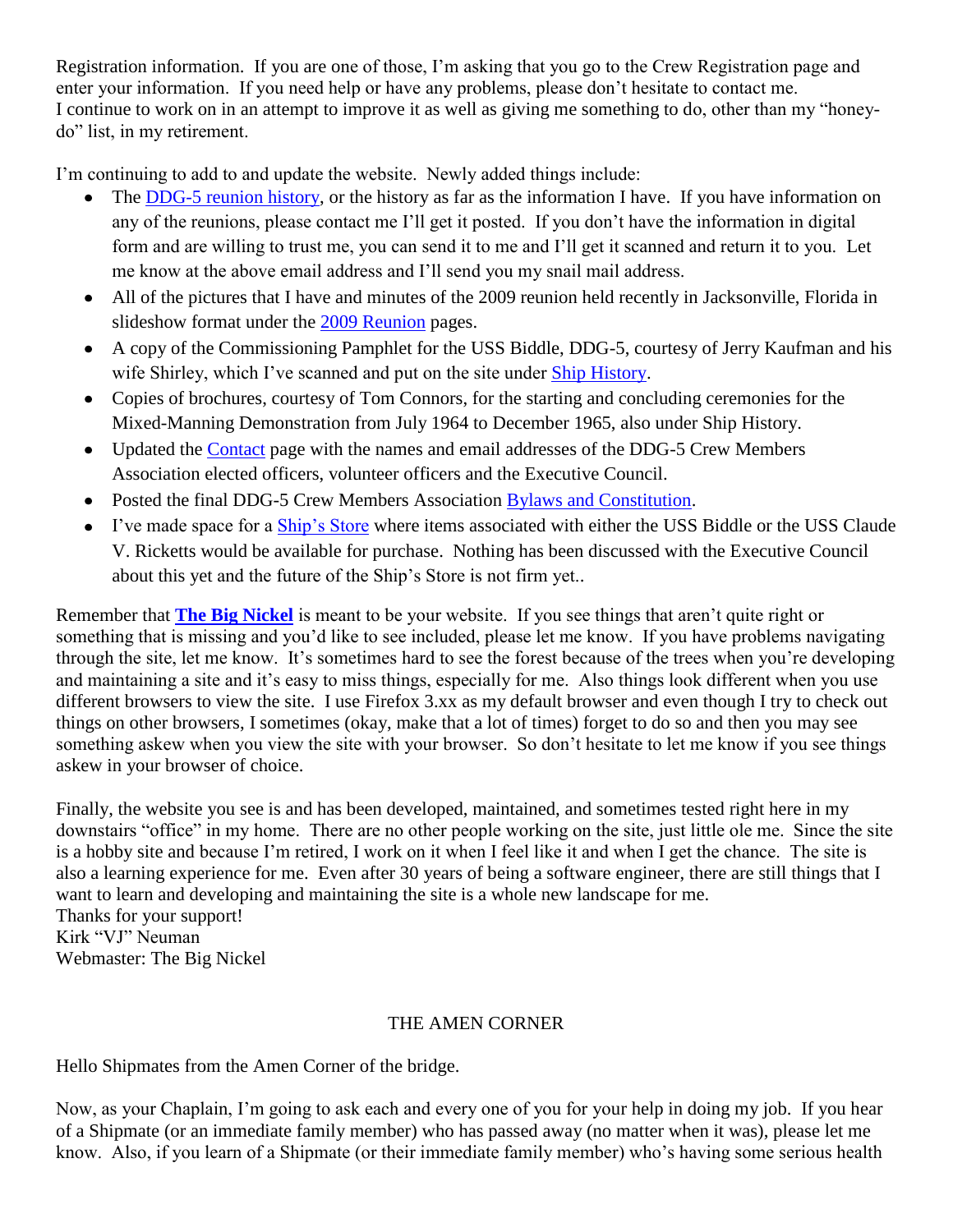issues (I don't need to know that Carl is having a nip and a tuck – Ha! Ha!), please (again) let me (or our Webmaster) know.

Now, here (sadly) are the Shipmates who have transferred from our ship to the staff of the Supreme Commander, since the last time the list was published in the newsletter. Now, with the one exception, they are all from the past, and we just learned about them.

#### TAPS

Lawrence W. Ash Christian Bamberg - 1995 BT1 Bill Bridgeman CAPT Robert Buehler – 2007

Robert Lynn Damstra – 26MAY2009 – Shipmate Damstra passed away during open heart surgery. He was on the ship from about DEC 65-AUG 66 as part of the replacement crew after the MMD. He retired as a Senior Chief. Cards may be sent to his widow – Karen – at 80 Cobber Drive, Newnan, GA 30265. PLEASE NO PHONE CALLS.

 $Ray Engel - 2006$ LCDR Pendergrass OSC Bill Richley – AUG2001 Robert Thomson

**CORRECTION** 

BM1 Wendal Rector GMG2 Howard D. Stauffer

In the past they had been listed as one Shipmate – GMG2 Stauffer-Rector. They were of course not. They were two separate and individual Shipmates each special in their own way.

Alrighty, a couple more items and then I'm done. One, check out the [website](http://thebignickel.org/) and register if you haven't already. While you're there, go to the [Taps](http://thebignickel.org/taps.html) section, and if you have a photo (or any additional info) of one of the Shipmates that is there, please let the [Webmaster](mailto:captain.kirk@thebignickel.org) or I know, and we'll work with you on getting it posted. Last, but not least, a card on behalf of the entire crew was sent to Karen Damstra, so nothing more needs to be done, unless you want to.

Take care and may God Bless (TCAMGB). Your Shipmate, Bob Haner

*July 22, 2009*

#### *Adams Class Museum Supporters,*

On behalf of everyone involved in this project, we "THANK YOU" for your generous contributions to date. Your donations have to this point gone towards the long process of submitting our Donation Application for ex-USS Charles F. Adams, including engineering surveys, marketing studies, environmental studies, and permitting. Our ACVA team has donated over \$650,000 dollars of cash and in-kind labor to support the project in developing the Donation Application and obtaining all types of shipboard equipment to restore the CHARLES F. ADAMS to her seagoing appearance once the Navy donates the ship.

We apologize for the slowdown of recent updates. We have been working diligently to meet NAVSEA imposed deadlines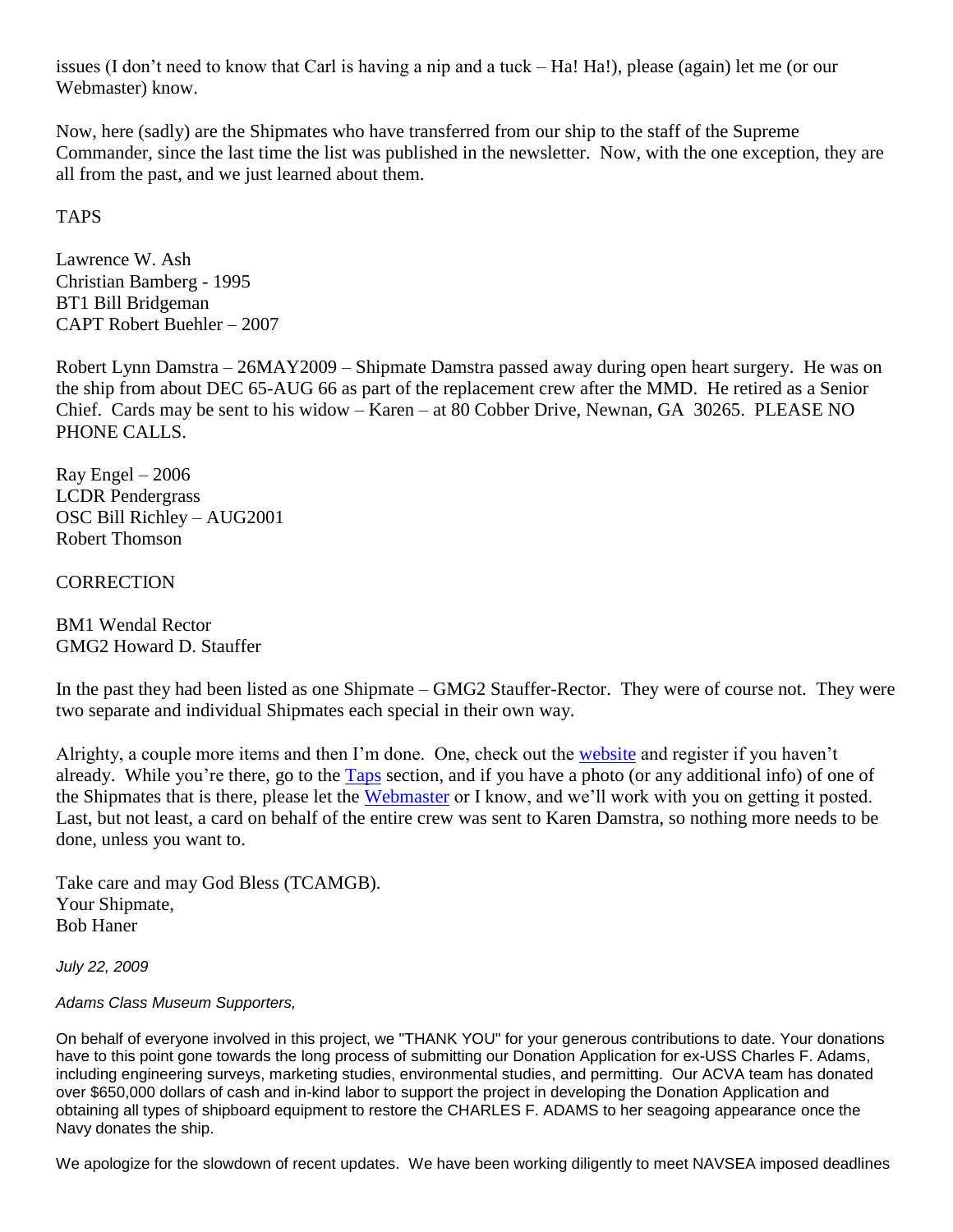since getting the application accepted and approved is key to taking the ADAMS home to Jacksonville, her old homeport. The biggest NAVSEA requirement is that all necessary funding, both cash and in-kind contributions, be in place before the ship can be awarded. For the project to move forward this issue must now be addressed. Just to dry dock and repair the hull and address key safety issues on board DDG-2 will cost over \$3 million dollars. In addition, volunteer repair and refurbishment work is planned to accomplish much of the rest of the restoration including preservation and painting the ship, restoring compartments and equipment inside the ship.

We are at a point where we must begin raising over \$4 million to be used for the restoration of the ship and establish the ship museum. To accomplish this goal we will need you and your shipmates' generous support. The ACVA & JHNSA are jointly promoting several fundraising programs that we hope you can con*tribute to.* 

#### *HULL PLATE SPONSORSHIP*

This program is designed for individual, groups and business participants. There are about 1245 (4X8 ft) hull plates on an Adams Class ship (sides, bottom and rear). All funds raised with this program will go towards the restoration of the ship. The cost to sponsor / pledge each hull plate is \$2500. There are various payment programs available to meet your budget. Please visit the ACVA website at [www.adamsclassddgvets.org](http://www.adamsclassddgvets.org/) for details on the payment plans and Hull Plate Sponsorship Form. The form is also attached to this email. You may also contact me via phone or e-mail, which is listed below, and I will forward a sponsorship form to you. You may pay by check or go to the credit card donation page on the ACVA website to pay by credit card.

During the recent USS Lawrence DDG-4 Association reunion in June three Crewmembers stepped forward and agreed to sponsor/pledges for three hull plates for a total of \$7500. I ask all ACVA Ship Reps to propose to their groups to sponsor at least one hull plate, perhaps the one representing their ship's hull number. Hull plates 2 to 24 are reserved for the Adams Class DDG's to sponsor. The best way to make this work is not to use your association's funds, but ask your members to mail their tax-deductible donations to a central person to be put towards your ship's hull plate. Our goal, as Adam's DDG crewmen, from DDG-2 to 24 is \$57,500 or one plate per ship. We can do the same for USS Gyatt DDG-1 and the three German ships DDG28, 29 & 30 and three Aussie ships, DDG38, 39 and 41. We should be proud enough to sponsor / pledge more than one hull plate per ship. You can help us broaden this program by visiting your local veterans groups, VFW, American Legion, AMVETS, and others and seek support from former Navy and other service veterans.

#### *YARD O' CONCRETE*

This program is designed for individuals, groups, and businesses and is to cover the cost of pier refurbishment, upgrades and/or building a new pier as required to place the Adams permanently in Jacksonville. FL. We ask participants to sponsor at least ONE CUBIC YARD of concrete for \$150. There are various payment programs available to meet your budget. Please visit the ACVA website at www.adamsclassddgvets.org for details on the payment plans and the Yard O' Concrete Sponsorship Form. The form is also attached to this email. You may also contact me via phone or e-mail, which is listed below, and I will forward a sponsorship form to you. You may pay by check or go to the credit card donation page on the ACVA website to pay by credit card.

ACVA and JHNSA are both rolling out these two programs in Jacksonville as well and we are planning to have several other major fundraising events for Jacksonville beginning in fall 2009.

We are contracting with a well known Jacksonville events company to handle several large "turn key" events for us. Under discussion are Sports Memorabilia Shows & Auctions, Bid for Bachelors, Casino Nights, Texas Hold'em Tournaments, Celebrity Waiter Dinners, Golf Tournaments, Motorcycle Events and others. There are two major events we hope to hold that require major planning, a Motorcycle Event and a Major Concert.

### *JACKSONVILLE, FL. - MOTORCYCLE EVENT & POKER RUN*

This event is to take place about late October or early November 2009 and we are working to firm up the dates, get event proposals, and have the planning company contract completed. We have less than 3 months to put this together and make it a success. There will be a 100-mile poker run with prizes awarded for the best card hands. We hope to have it arranged so anyone lucky enough to pull a Royal Flush will win a brand new Harley=Davidson. There will be food, beverages, and entertainment throughout the day. We are checking on the availability of a celebrity to lead the bike ride and chair the event. We will need help in the area leading up to and during the days of the event. If you can be in Jacksonville to volunteer, please contact me. The ACVA needs your donations now. There are many up front costs to cover to hold these events and with a maximum turn out of motorcycles, riders, and local Jacksonville, folks we can expect to raise over \$100,000 for the restoration of the Adams. Your \$20, \$50, \$100, and/or \$500 donations, if you have really deep pockets, can help make this event a success and allow us to begin planning for the next event. Please donate now! If you are able to assist in any of these fundraising activities please contact me as soon as possible.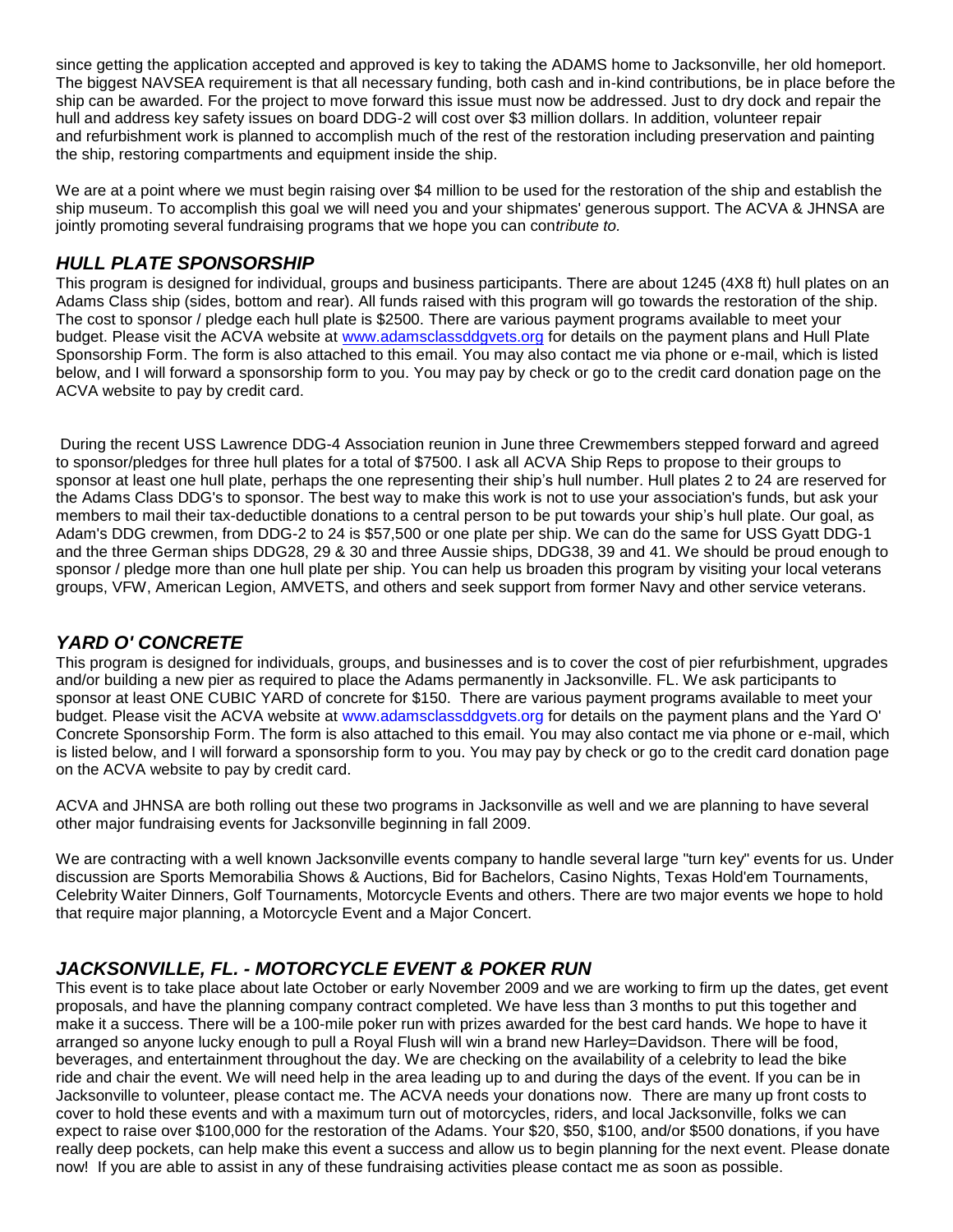We have also been busy obtaining and tracking down equipment for CHARLES F. ADAMS that has been either been removed from the ship or "Demilled". "Demilled" is when equipment is intentionally broken by the Navy to make the equipment unusable. I am coordinating with several locations and companies to find and obtain equipment. I will need assistance, probably on short notice, to remove and transport equipment from the former Gunners Mate School at the Naval Training Center in Great Lakes, IL. The school is being torn down and buildings demolished. If you are able to assist please contact me soon. I don't have the dates yet, but I can tell you that we have, at most, a 30-day window to get the equipment or it goes to trash. You will need to supply your own tools, transportation, meals, and lodging to Great Lakes at your own expense. We can provide a form to use for taxes to cover everything you spend except meals.

This is all we have to report at the moment. More will be coming, just give us some time. *Remember, if you want to walk the decks of an Adams Class DDG again, now is the time to help with funding and the hull repairs.* 

#### *ALL DONATION CHECKS SHOULD BE MADE OUT TO "ACVA, INC."*

Persons sending a completed ACVA Member Application with a check and/or Credit Card Donation of \$25 or more will become ACVA Members and ACVA Plankowners. You can locate our ACVA Member Application and/or Credit Card Donation page on our web site.

#### *Membership Plankowners and/or "REGULAR DONATION CHECKS" should be sent to: ACVA Executive Secretary Dave Myerly*

*5 Bush Road Denville, New Jersey 07834-2906*

**HULL PLATE** and/or **YARD O' CONCRETE** Donation checks should be **"MARKED TO SHOW THE FUNDRAISER THEY ARE FOR"** and sent to Craig Bernat at the address shown below. Credit Card donations may be made to these fundraisers and is available on our web site.

If you have any questions please contact Craig Bernat by e-mail or phone.

*Sincerely,*

*Craig T. Bernat ACVA Treasurer & Director Fundraising President, USS Lawrence Association (DDG-4)* 

*135 Zurenda Lane Mineral Point, PA 15942-4505 814-322-4150 fc1ddg4@atlanticbb.net*

#### **VOLUNTEERS FOR USS CHARLES F. ADAMS RESTORATION**

We need all of those former Adams Class veterans to sign up as Volunteers on our web page so that we can move ahead with our planning for the restoration of the ship after it is donated by the Navy. Even before we get to the day to day operation of the ship museum in Jacksonville, there will be a great deal of work to restore the ship to look like it did when it was at sea. The web page, [www.adamsclassddgvets.org](http://www.adamsclassddgvets.org/) has a Volunteer link where veterans can sign up and give information about their sea duty experience so that we can plan and organize our effort. Whether you were a Deck Seaman, Gunners Mate, or Boiler Technician we will need volunteers to do everything from painting to repairing broken gauges and welding bulkheads. It will help the cause greatly if you not only sign up as a volunteer yourself, but also contact several old shipmates and get them to sign up to help us as well. The ACVA thanks all of the ship associations and veterans for their support.

Bob Branco, President ACVA